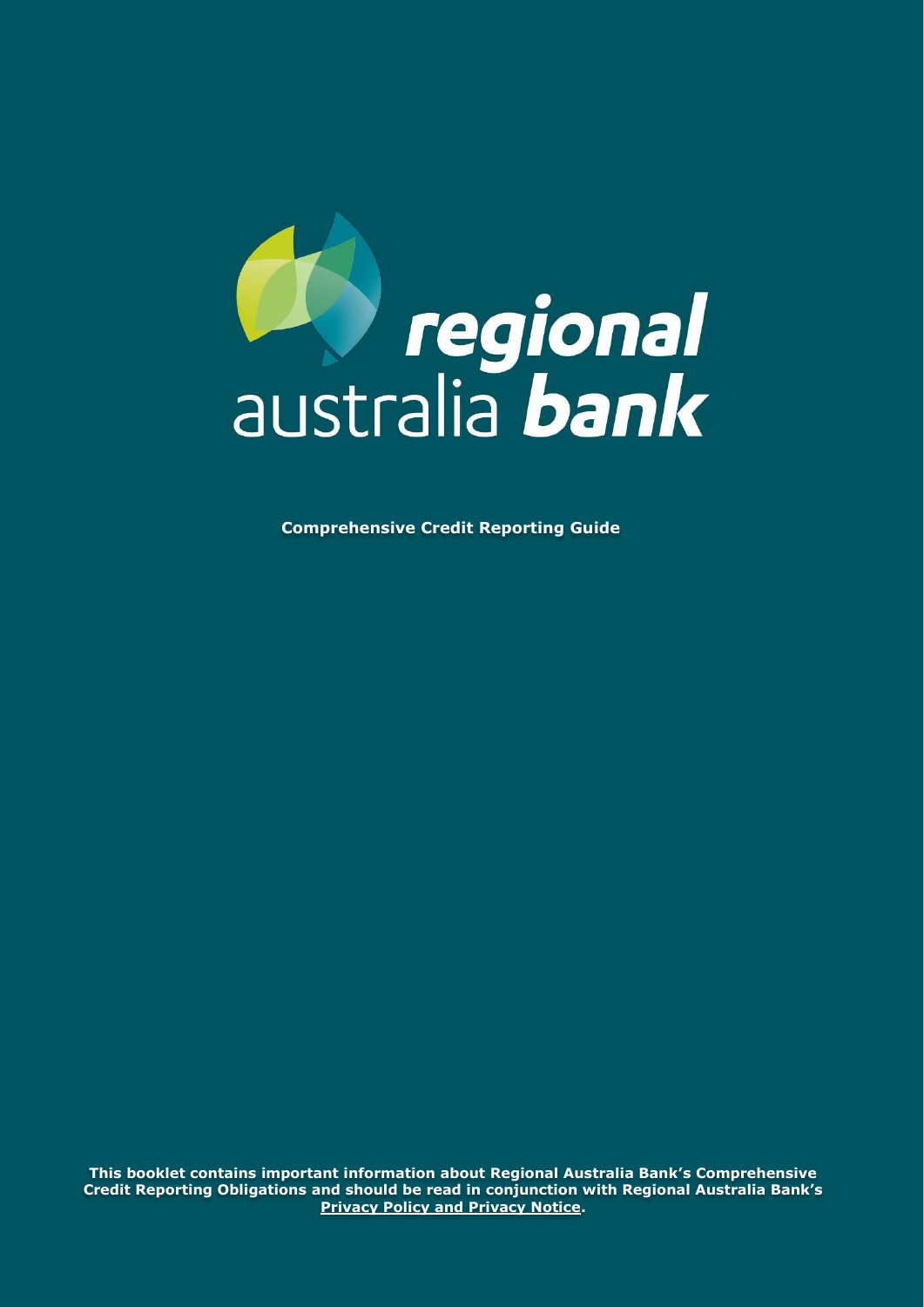#### **REGIONAL AUSTRALIA BANK COMPREHENSIVE CREDIT REPORTING**

**THIS DOCUMENT CONTAINS IMPORTANT INFORMATION ABOUT REGIONAL AUSTRALIA BANK'S COMPREHENSIVE CREDIT REPORTING OBLIGATIONS AND SHOULD BE READ IN CONJUNCTION WITH REGIONAL AUSTRALIA BANK'S [PRIVACY POLICY](https://www.regionalaustraliabank.com.au/about-us/corporate-documents/policies-and-guides) AND [PRIVACY NOTICE.](https://www.regionalaustraliabank.com.au/about-us/corporate-documents/policies-and-guides)**

When reading this, any reference to

- **We**, **Us** and **Our** is a reference to Regional Australia Bank Ltd; and
- **You** and **Your** is a reference to the Borrower or Member of Regional Australia Bank.

## **What is Comprehensive Credit Reporting?**

Comprehensive Credit Reporting (CCR) allows additional information to be exchanged between Credit Providers and Credit Reporting Bodies to provide a clearer picture of your credit history.

Previously, your credit report showed any credit enquiries and payment defaults. Now your comprehensive credit report will include the following additional information:

- the types of loans and credit accounts you hold;
- when your accounts were opened (and closed);
- the current credit limit on your account(s);
- whether you have committed a fraud relating to a loan or an account held with us or other serious credit infringements;
- your repayment history including:
	- when you make repayments on time;
	- when your repayments are late by 14 days or more; and
	- when you exceed your credit card limit by more than 44 days.
	- Your credit history, including up to 24 months of repayment history, will be provided on all credit facilities you hold with Regional Australia Bank.

## **What CCR means for you.**

Your credit report will now include your repayment history. This will include whether your repayments are made on time, if you are late with your repayments or if you have missed a repayment.

It is always important that you make your repayments on time to ensure late repayments are not shown on your credit report.

Setting up automatic payments such as, recurring direct debits, will help you manage your repayments. If you need assistance to set these up please contact us on 132 067.

If you are having trouble making repayments please contact us immediately on 132 067 to discuss your situation.

For information about how we can assist you and our financial hardship application, please visit our [website.](http://www.regionalaustraliabank.com.au/personal/support/hardship-assistance.)

## **CCR and hardship.**

At this stage, Regional Australia Bank will not provide any repayment history for an account in a current formal hardship arrangement.

### **What happens if I don't want to be reported on?**

If you hold or apply for credit with us we are obligated to report your credit history.

You can request the credit reporting body not to allow a credit provider to use your credit reporting information for the purpose of pre-screening for direct marketing

## **How long does my repayment history remain on my credit report?**

Your repayment history is shown on your credit report for the previous 24 month period.

#### **How to obtain a copy of your Credit Report?**

You can request a copy of your free credit report once every 3 months from the **[Equifax Website](file:///C:/Users/davis.k/AppData/Local/Microsoft/Windows/INetCache/Content.Outlook/G8OE59SX/www.equifax.com.au)** or on 138 332.

You can also request access to the credit information that we hold about you.

## **What Should I do if there is a mistake on my Credit Report or I want to make a complaint?**

If you wish to make a complaint or you notice that there is a mistake on your Credit Report you can request that we update this information by contacting our Privacy Officer using the below details:

Address: Technology Park, 45-50 Madgwick Drive Armidale NSW 2350

Telephone: 132 067

Email: [privacy@regionalaustraliabank.com.au](mailto:privacy@regionalaustraliabank.com.au)

## **What should I do if I am the victim of identity fraud?**

If you think you are the victim of identity fraud or have transactions that you don't recognise you should contact us immediately on 132 067.

You can also contact Equifax on 138 332 and request that they not disclose your personal information for a period of time if you believe that you have been or are likely to be a victim of fraud, including identity fraud.

#### **Changes to this document.**

We may make changes to this document from time to time (without notice to you) that are necessary.

#### **Further information.**

The [Credit Smart Website](https://www.creditsmart.org.au/learn-about-credit/comprehensive-credit-reporting/) has further information on CCR and credit reporting in Australia.